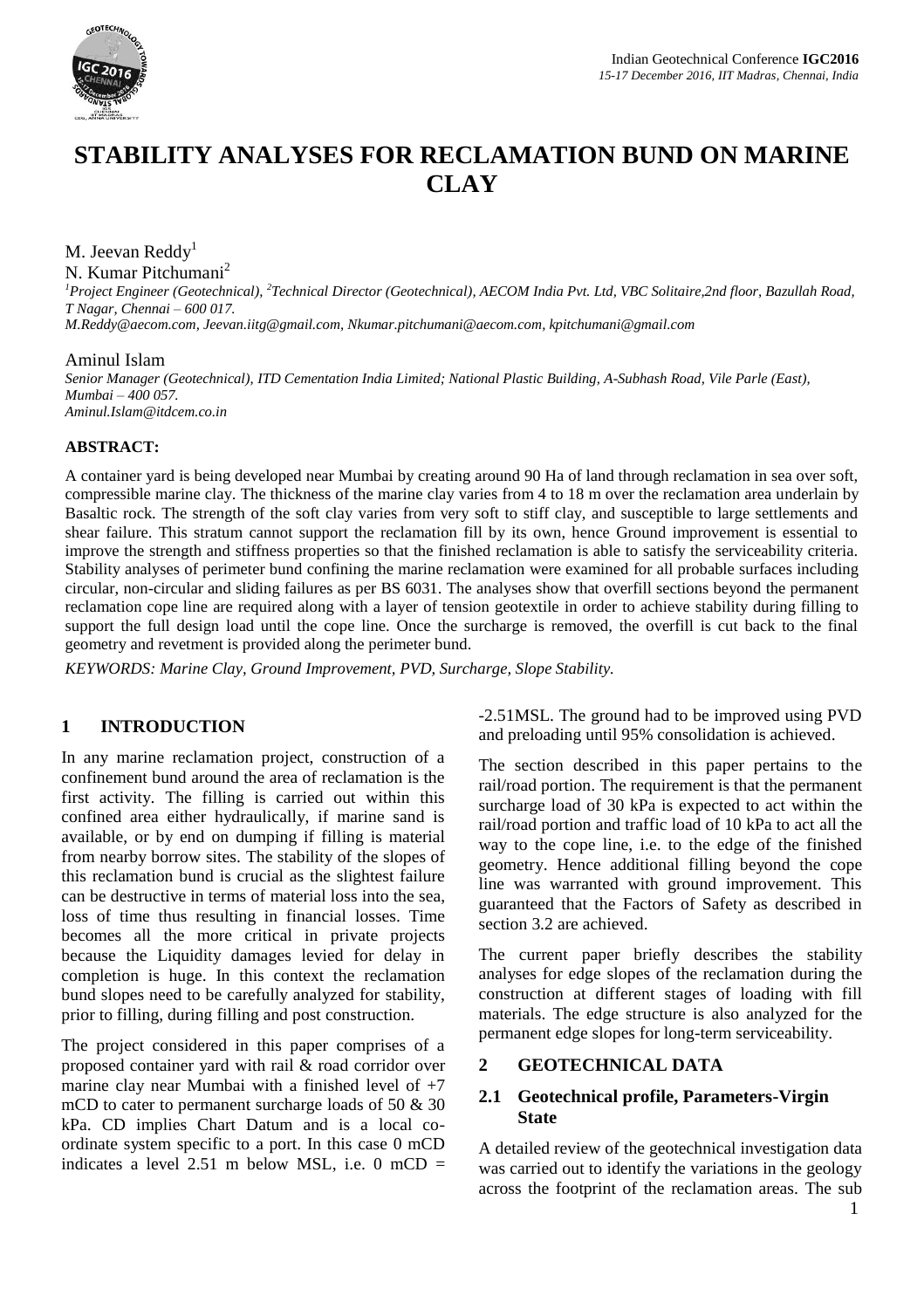soil profile over the entire site comprises marine clay with thickness varying from 4 to 18 m followed by basaltic rock.

The shear strength profile, parameters and corresponding design line for the selected sections are presented in Figure-1 and the corresponding design shear strength parameters for marine clay are presented in Table 1. It is seen that the clay is extremely soft close to the sea bed (+1 mCD) and increases gradually with depth.





Table 1 Geotechnical design parameters (Virgin state)

| Unit weight | <b>Shear Strength Parameters,</b>                                           |
|-------------|-----------------------------------------------------------------------------|
| $[kN/m^3]$  | $c_u$ [kPa]                                                                 |
| 15          | $7.5 + 1.5$ kPa/m from 0.0 to -4.0 mCD<br>$13.5 + 3.0$ kPa/m below -4.0 mCD |

#### **2.2 Geotechnical profile, Parameters-After Stage 1 filling**

The filling proceeded with land based filling until the fill reached a level of  $+5.5$  mCD above the maximum water level from which level PVD were installed for ground improvement. This was termed as stage 1 filling. The filling indicated that the top 2 to 3 m of the soft clay was getting displaced thus resulting in a mudwave. This displaced mud was getting replaced by the fill material. Confirmatory boreholes were conducted to witness the actual thickness of replacement and the shear strength of the soft clay.

Figure 2 presents the top of marine clay before and after stage 1 filling, as evidenced from the confirmatory boreholes.

From the Figure 2 it is clear that 2.5 to 3.5 m of the soft clay had displaced and was replaced by the murrum fill.



Fig. 2 Top of marine clay: Before and after filling

Figure 3 presents the design shear strength after the replacement.



Fig. 3 Design Shear Strength Profile considered in analysis of edge slope

It is seen that the shear strength of soft clay, 2 to 3 m below the fill are higher than the virgin shear strength. Beyond this depth the shear strength is close to the virgin shear strength. In the analysis a replacement of the top 2.5 m during the filling process is considered and shear strength to a level of -4 mCD is considered a constant 13.5 kPa. Below -4 mCD the shear strength follows the same trend as given in Figure 1or Table1.

#### **2.3 Geotechnical parameters for Reclamation fill**

Table 2 Geotechnical design parameters for Reclamation Fill

|                                            | Unit<br>weight | <b>Shear Strength</b><br>Parameters, |           |
|--------------------------------------------|----------------|--------------------------------------|-----------|
| <b>Description</b>                         | $[kN/m^3]$     | $c_u$<br>[kPa]                       | [degrees] |
| Stage 1 (below+5.5 mCD)                    | 17             |                                      | 30        |
| Stage 2 (from $+5.5$ mCD to<br>$+7.0$ mCD) | 19             | 5                                    | 32        |
| Stage 3 (above $+7.0$ mCD)                 |                |                                      | 30        |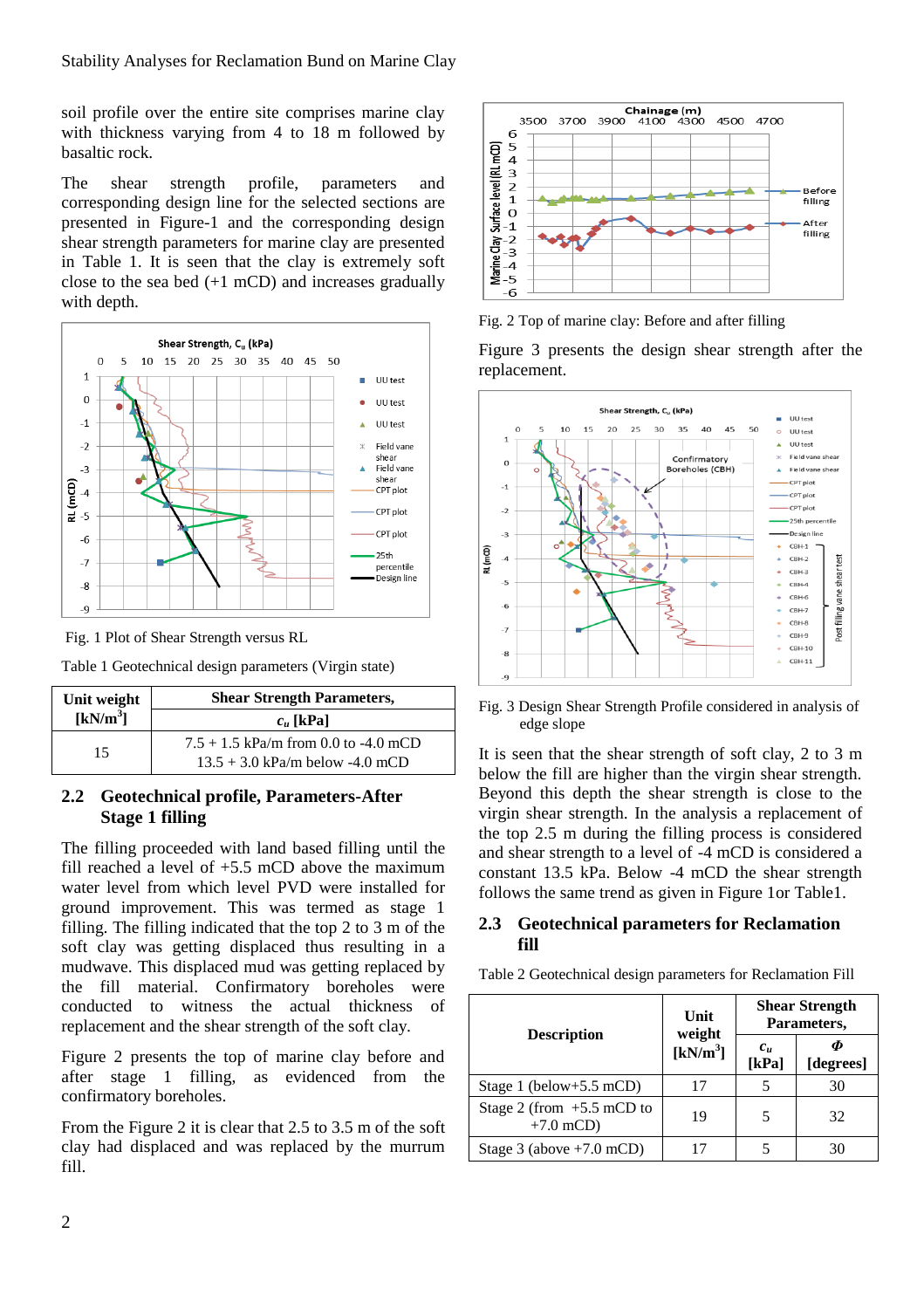Table 2 presents the design parameters for the reclamation fill that are used for analyses.

#### **3 GROUND IMPROVEMENT AND RECLAMATION**

#### **3.1 Construction methodology and Sequence**

The ground improvement scheme for the reclamation comprises of the installation of pre-fabricated vertical drains (PVD) from stage 1 spaced at 1.0 m c/c in a triangular grid pattern and the application of a surcharge pre-loading to expedite consolidation and generate strength gain.

| Sl No                                         | <b>Fill Levels</b>                | $c_u$ [kPa] |
|-----------------------------------------------|-----------------------------------|-------------|
|                                               | Seabed to $+5.5$ mCD              | 13.5        |
|                                               | From $+5.5$ mCD to $+7.0$ mCD     | 26          |
|                                               | $+7.0$ mCD to surcharge top<br>34 |             |
| Permanent Condition (After 95% consolidation) |                                   |             |
|                                               | At $+10.5$ mCD                    |             |

Table 3 Shear strength required at top of Marine clay

The filling is carried out in stages so as to achieve the shear strength required to raise to the next level. The stages and the required gain in shear strength are presented in Table 3. In order to confirm that the required shear strength is achieved, confirmatory vane shear tests were carried out at every stage after the design waiting period.

## **3.2 Design Requirements**

The required factors of safety for edge stability are tabulated below. It may be noted that the FOS during temporary stage is as high as 1.3 mainly to avoid excessive deformation resulting in bending of PVD.

Table 4 Factors of Safety Requirement

| <b>Condition</b>           | <b>FOS</b> |  |
|----------------------------|------------|--|
| Temporary                  |            |  |
| Permanent static & seismic | 1.5 & 1.1  |  |

# **3.3 Tension Geotextile**

It was proposed to use 1 layer of tension geotextile at +5.5 mCD, so as to satisfy the FOS requirements in the temporary and permanent stages. In the stability analysis the following parameters for the Geotextile reinforcement are adopted based on the data sheet given by the suppliers.

Partial Factor (PF) for Tensile Capacity = 1.6

This is derived as  $=$  PF for creep x PF for installation damage x PF for Environmental effect x PF for material =  $1.45 \times 1.05 \times 1.05 \times 1.00$  and Partial Factor for Pull out  $= 1.5$ 

The Geotextile reinforcement at  $+5.5$  mCD level has a length of 30m and an ultimate tensile capacity of 600 kN/m.

# **4 SLOPE STABILITY ANALYSIS**

Static slope stability analyses were carried out using the industry recognized software Slope/W licensed by Geoslope Inc. (version 2012). The Morgenstern-Price Method was used to calculate factors of safety reported in this section. Both circular and non-circular slips were considered.

## **4.1 Temporary condition (Construction Stage)**

A traffic load of 10 kPa was assumed on the top of each stage loading as per CIRIA C580.



Fig.4 Slope stability model for +10.5 mCD level fill (Circular failure)

Critical Circular and Sliding block slip surfaces are checked and presented in Figures 4  $\&$  5 for the final stage, i.e. stage 3. After every stage the increased shear strength of the marine clay, due to the partial consolidation resulting from previous stage was considered in the analyses. The FOS values for the corresponding stages of fill levels are shown in Table 5. In selecting the sliding block surface, care is taken to ensure that the middle segment line is longer than the two end projection segment lines. This is to avoid unrealistic failure mechanisms.



Fig.5 Slope stability model for +10.5 mCD level fill (Sliding failure)

From Table 5 it is clear that the minimum FOS of 1.3 is achieved in stage 3 filling. Hence this stage dictated the geometry of the temporary filling which necessitated 12 m overfilling beyond the cope line.